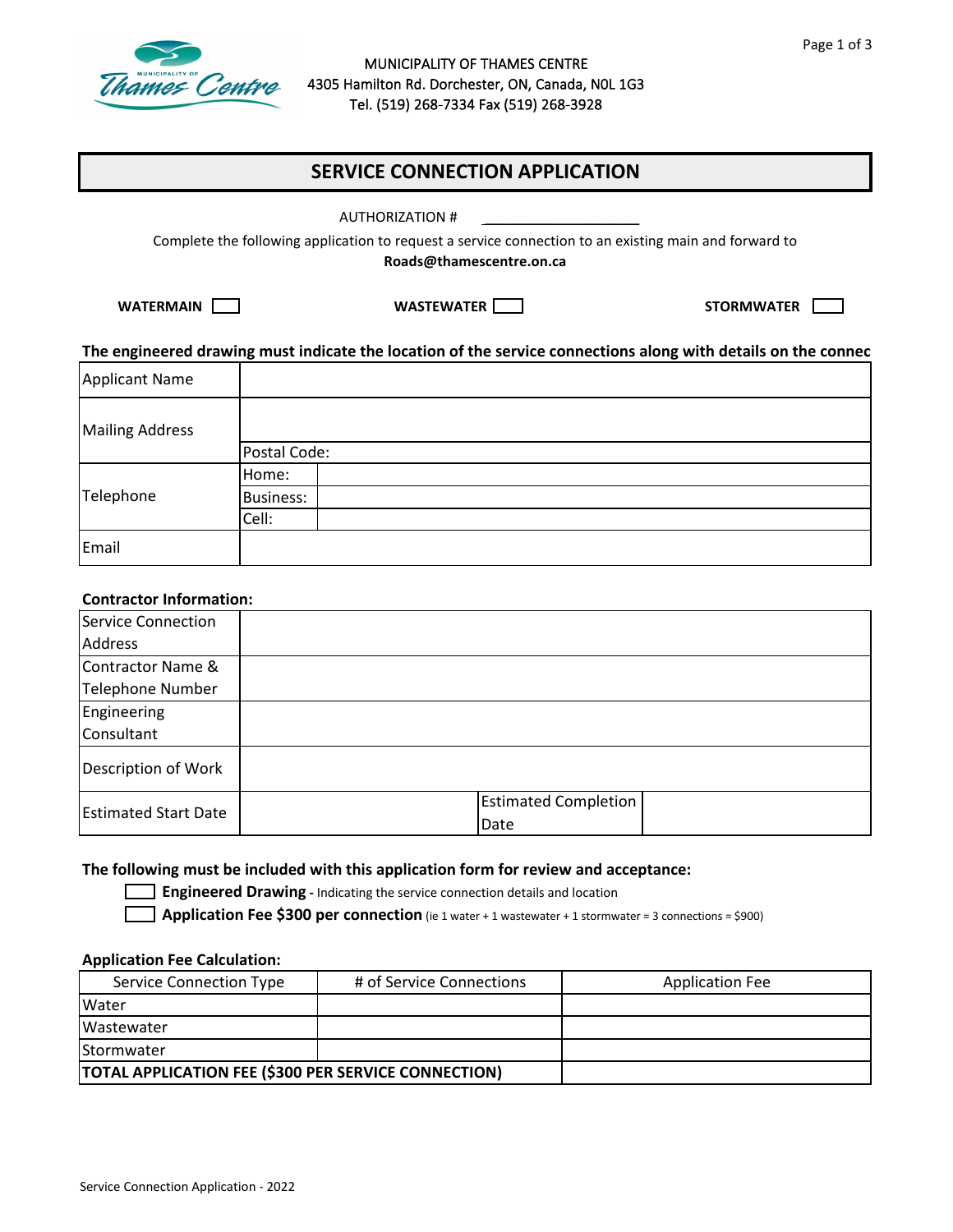

### MUNICIPALITY OF THAMES CENTRE 4305 Hamilton Rd. Dorchester, ON, Canada, N0L 1G3 Tel. (519) 268-7334 Fax (519) 268-3928

By signing below, the Applicant agrees to complete the service connection(s) as described in the accepted engineered drawing and follow all Thames Centre Design Standards

*Signature of Applicant Date*

#### **Internal Use Section:**

| <b>Agreement Status</b>                     | Satisfactory | Pending | Not Applicable |
|---------------------------------------------|--------------|---------|----------------|
| Planning & Development Services<br>Comments |              |         |                |
| <b>Public Work Comments</b>                 |              |         |                |

### **Thames Centre Section:**

| Approval Signature                                   |                                                                                                                                                                          |      | Date |      |  |
|------------------------------------------------------|--------------------------------------------------------------------------------------------------------------------------------------------------------------------------|------|------|------|--|
| <b>Distibution</b>                                   | Director of Public Works, Director of Planning & Development Services,<br>Drainage Superintendant, Environmental Superintendant,<br><b>Transportation Superintendent</b> |      |      |      |  |
| <b>Operating Authority Section:</b>                  |                                                                                                                                                                          |      |      |      |  |
|                                                      | Connection Witnessed By:                                                                                                                                                 |      |      |      |  |
| <b>Water Main Connection</b><br>(if applicable)      | Comments:                                                                                                                                                                | Name |      | Date |  |
|                                                      |                                                                                                                                                                          |      |      |      |  |
|                                                      | Connection Witnessed By:                                                                                                                                                 |      |      |      |  |
| <b>Wastewater Main Connection</b><br>(if applicable) | Comments:                                                                                                                                                                | Name |      | Date |  |
|                                                      |                                                                                                                                                                          |      |      |      |  |
|                                                      | Connection Witnessed By:                                                                                                                                                 |      |      |      |  |
| <b>Stormwater Main Connection</b><br>(if applicable) | Comments:                                                                                                                                                                | Name |      | Date |  |
|                                                      |                                                                                                                                                                          |      |      |      |  |
|                                                      |                                                                                                                                                                          |      |      |      |  |

Completed copy sent to **Roads@thamescentre.on.ca** *Date:*